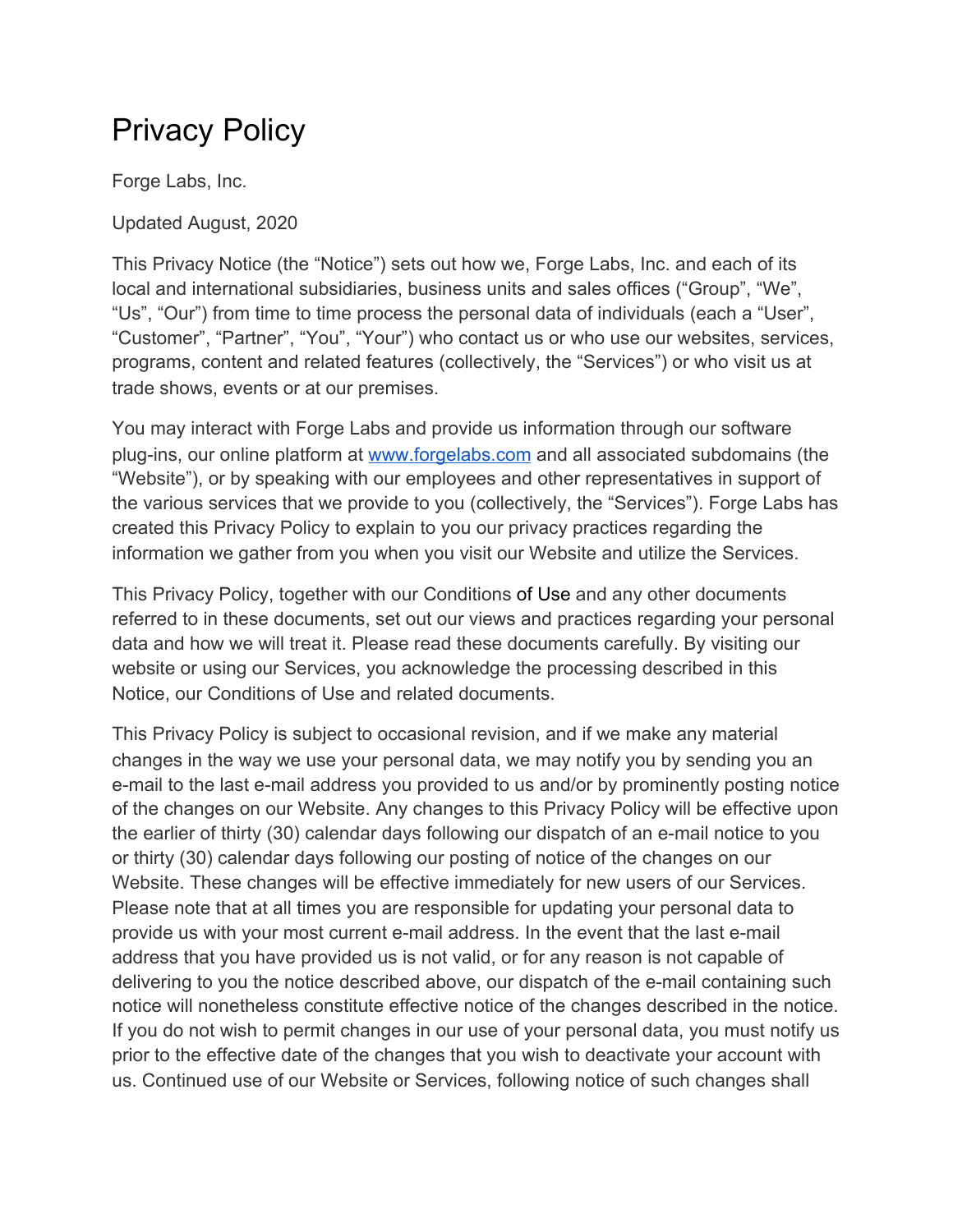indicate your acknowledgment of such changes and agreement to be bound by the terms and conditions of such changes.

## **What Information Do We Collect?**

We collect information about you in various ways when you use our Website and Services.

"Personal data" means any information relating to an identified or identifiable natural person, known as 'data subject', who can be identified directly or indirectly; it may include name, address, email address, phone number, IP address, location data, cookies, call recording and similar information. It may also include "special categories of personal data" such as racial or ethnic origin, political opinions, religious or philosophical beliefs, or trade union membership, and the processing of genetic data, biometric data for the purpose of uniquely identifying a data subject, data concerning health or data concerning a natural person's sex life or sexual orientation.

We may process the following personal data:

- Information provided by you. You may give us information about you by filling in forms such as the contact form on our website, subscribing to Services, requesting a quote, ordering a product, entering a contest, responding to a promotional campaign, responding to a survey, making applications in respect of job postings, uploading information, corresponding with us by email, phone or otherwise. This information may include your name, email address, billing address, shipping address, phone number, position and place of employment, payment information, the content of any email you send to us and similar information.
- Information about others. You may also provide to us personal data relating to third parties, such as people who you work with, the person who pays for your orders, your friend if you use our referral service to tell a friend about our products, services or promotions, and other individuals.
- Information about your device. With regard to each of your visits to our website we may collect technical information about your device such as IP address, operating system, browser, time zone setting, the Internet address of the website from which you linked directly to our website, URL clickstream data, page interaction information (such as scrolling, clicks, and mouse-overs), and methods used to browse away from the page.
- Information from third party sources. This may include information received from credit reference agencies, shipping companies, our service providers and other third parties.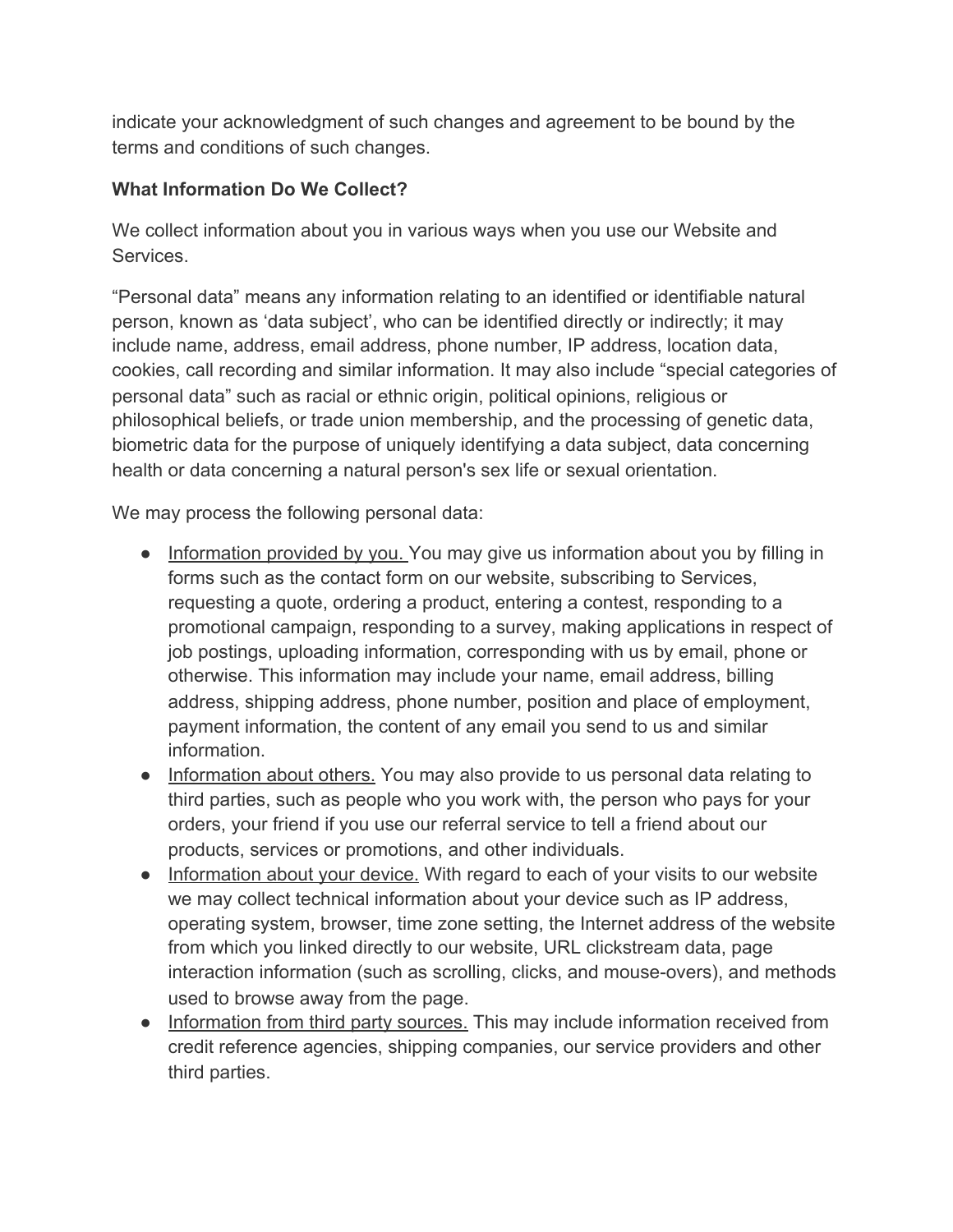Generally, you are under no obligation to provide this information, but without it, we may be unable to provide you with some of our Services. Some personal data will be mandatory in order for us to comply with mandatory client due diligence processes before we are able to provide the Services.

Information about third parties should only be provided if you have demonstrable permission to do so or if the information is available in the public domain.

We will rely on the information provided by you as accurate, complete and up to date and you agree to ensure that this will be the case.

## **How do we use your personal data?**

We will only process personal data, in accordance with applicable law, for the following purposes:

- 1. responding to your queries, requests and other communications;
- 2. providing the Services including our website and related features, sale of products and services, subscriptions and other Services;
- 3. enabling suppliers and service providers to carry out certain functions on our behalf in order to provide the Services, including web hosting, data storage, identity verification, technical, logistical and other functions, as applicable;
- 4. allowing you to use features on our website, when you choose to do so;
- 5. sending you personalised marketing communications as permitted by law or as requested by you. You have the right to unsubscribe by email to sales@forgelabs.com;
- 6. serving personalised advertising to your devices, based on your interests in accordance with our Cookie Statement below. You have the right to disable cookies as set out below;
- 7. publishing marketing materials, such as User testimonials. If you wish to make the request that your testimonial be removed you may contact us at sales@forgelabs.com;
- 8. connecting you to third party features, such as social media. Our Websites may include social media features, such as the Facebook "Like" button, or other functionality, such as the "share this" button. These features may collect your IP address or the page you are visiting on our site, and may set a cookie to enable the feature to function properly. Your interactions with these features are governed by the privacy statement of the company providing them;
- 9. ensuring the security of our business and preventing and detecting fraud;
- 10.administering our business, including complaints resolution, troubleshooting of our website, data analysis, quality control, staff training, testing of new features, research, statistical and survey purposes;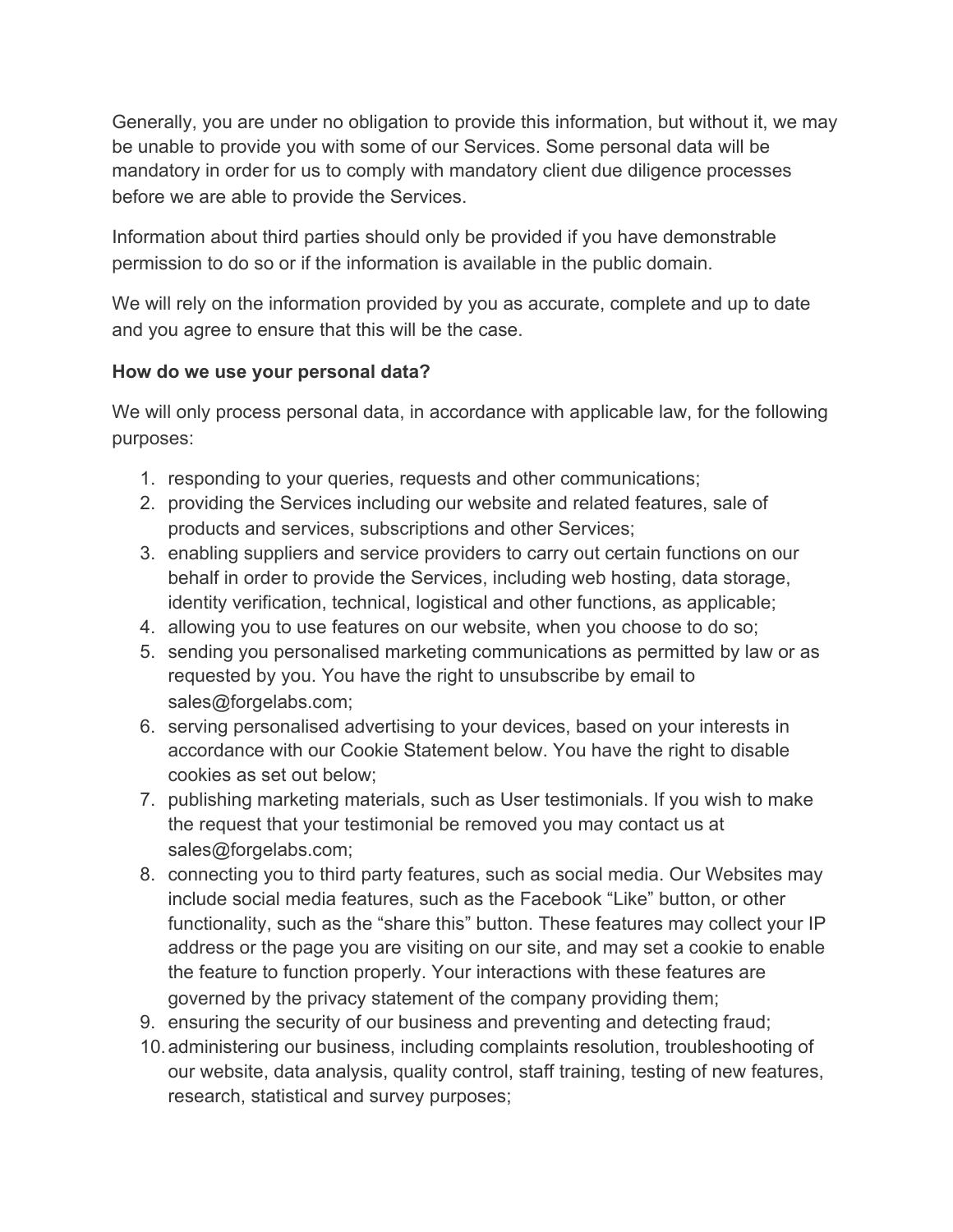- 11.developing and improving our Services; and
- 12.complying with applicable law, including in response to a lawful request from a court or regulatory body.

#### **Cookie Statement**

What exactly are cookies? In order to collect the information including personal data as described in this Notice, we may use cookies and similar technology on our website. A cookie is a small piece of information which is sent to your browser and stored on your computer's hard drive, mobile phone or other device. Cookies can be first party, i.e. cookies that the website you are visiting places on your device, or third party cookies, i.e. cookies placed on your device through the website but by third parties, such as Google.

The cookies placed on our website. For example, we may use the following cookies on our website:

- Strictly necessary cookies. These cookies are essential in order to enable you to move around our website and use its features. Without these cookies, Services you have asked for cannot be provided. They are deleted when you close the browser. These are first party cookies.
- Performance cookies. These cookies collect information in an anonymous form about how visitors use our website. They allow us to recognise and count the number of visitors and to see how visitors move around the website when they are using it and the approximate regions that they are visiting from. These are first party cookies. For example, this website uses Google Analytics to help analyze how Users use the website. The information generated by the cookie about your use of the website (including IP address) is transmitted to Google. This information is then used to evaluate Users' use of the website and to compile statistical reports on website activity for the Group.
- Functionality cookies. These cookies allow our website to remember choices you make (such as your user name, language or the region you are in, if applicable) and provide enhanced, more personal features. The information these cookies collect may be anonymised and they cannot track your browsing activity on other websites. These are first party cookies.
- Targeting or advertising cookies. These cookies allow us and our advertisers to deliver information more relevant to you and your interests. They are also used to limit the number of times you see an advertisement as well as to help measure the effectiveness of advertising campaigns. They remember that you have visited our website and may help us in compiling your profile. These are persistent cookies which will be kept on your device until their expiration or earlier manual deletion.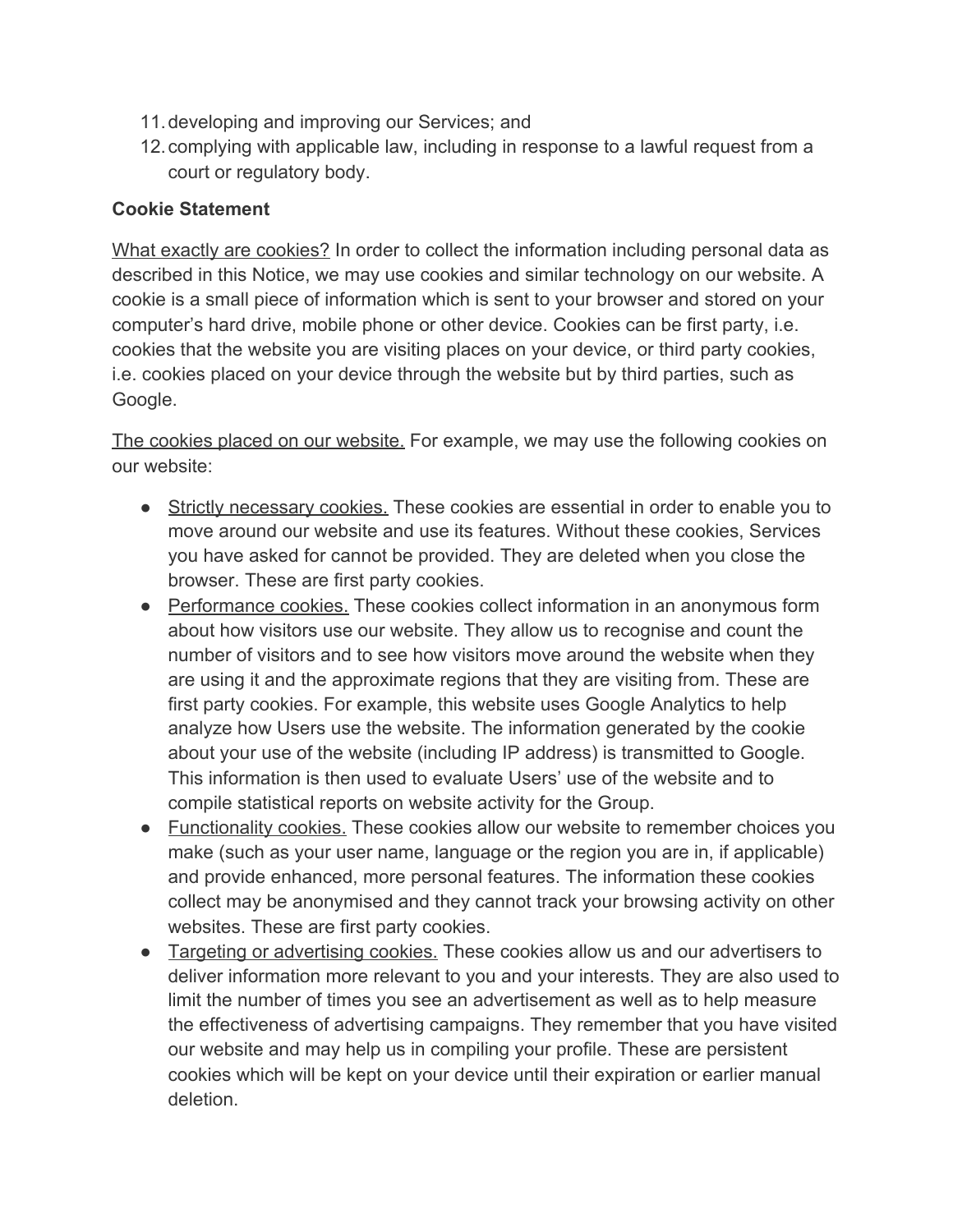- Social Media cookies. These cookies allow you to connect with social media networks such as Facebook, twitter, LinkedIn and Google+. These are persistent cookies which will be kept on your device until their expiration or earlier manual deletion.
- Other cookies and similar technologies from time to time.

We may combine information from these types of cookies and technologies with information about you from other sources.

Cookie consent and opting out. By using our Services, we assume that you are happy to have us place cookies on your device. Most Internet browsers automatically accept cookies. However, if you, or another user of your device, wish to withdraw your consent at any time, you have the ability to accept or decline cookies by modifying your browser setting. Learn how to disable cookies for your browser [here](http://www.wikihow.com/Disable-Cookies). If you choose to decline cookies, you may not be able to fully experience the interactive features of our website, our platforms and Services.

## **Do We Share Your Information With Any Third Parties?**

We disclose your personal information as described below and as described elsewhere in this Privacy Policy.

• Sharing with Third Party Service Providers. We may share your personal information with third party service providers to: provide you with the Services that we offer you through our Website; to conduct quality assurance testing; to facilitate the creation of accounts; to provide technical support; and/or to provide other services to Forge Labs.

● Sharing Customer Personal Information with Manufacturing Partners. In order to manufacture the parts you order via the Services, Forge Labs may subcontract a Customer's manufacturing project to one of our Manufacturing Partners. As part of this process, we may share your information with our Manufacturing Partners to enable them to manufacture the parts, assemblies and other items disclosed therein.

● Sharing Manufacturing Partner Personal Information with Third Party Business Partners. Forge Labs may also share Manufacturing Partners' personal information with a limited number of third party business partners who enable us to deliver the Services for those Manufacturing Partners who enroll in our payment or card programs. These third party business partners assist us in delivery of the card and payment programs to you. Examples of these third party business partners include payment processors, credit card network services, and banks or financial institutions. The use of your personal information shared with third party business partners will be governed by their privacy policies.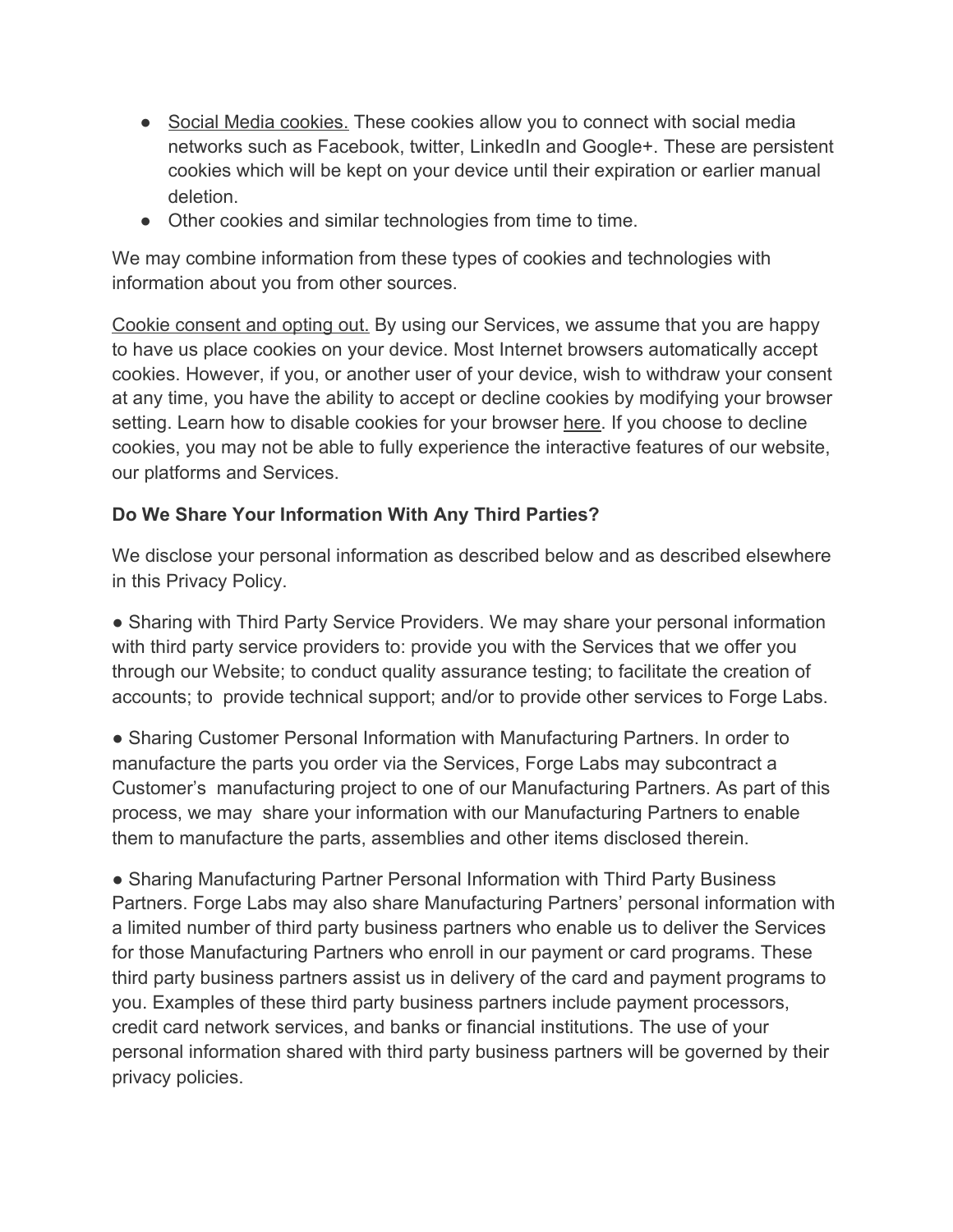• Corporate Restructuring. We may share some or all of your personal information in connection with or during negotiation of any merger, financing, acquisition or dissolution, transaction or proceeding involving sale, transfer, divestiture or disclosure of all or a portion of our business or assets. In the event of an insolvency, bankruptcy, or receivership, personal information may also be transferred as a business asset. If another company acquires our company, business or assets, that company will possess the personal information collected by us and will assume the rights and obligations regarding the personal information as described in this Privacy Policy.

• Other Disclosures. Regardless of any of the choices you make regarding your personal information (as described below), Forge Labs may disclose personal information if it believes in good faith that such disclosure is necessary (a) in connection with any legal investigation; (b) to comply with relevant laws or to respond to subpoenas or warrants served on Forge Labs; (c) to protect or defend the rights of Forge Labs or users of the Website or Services; and/or (d) to investigate or assist in preventing any violation or potential violation of the law, this Privacy Policy or our Terms of Use.

## **Security of Personal Data**

We will use appropriate technical and organisational information security measures to try to prevent unauthorised access to your personal data. Some of these measures include encryption software, firewalls, and use of Secure Socket Layers (SSL) protocols.

However, please be aware that the transmission of information via the internet is never completely secure. While we can do our best to keep our own systems secure, we cannot control the whole of the internet and we cannot therefore guarantee the security of your information as it is transmitted to and from our website.

Where you have created or received a password or verification link which enables you to access certain parts of our website or content, you are responsible for keeping such information confidential. We ask you not to share such information with anyone.

## **How long we store your Personal Data**

We will only retain your personal data for so long as we reasonably need to use it for the purposes set out above, unless a longer retention period is required by law (for example for regulatory purposes)